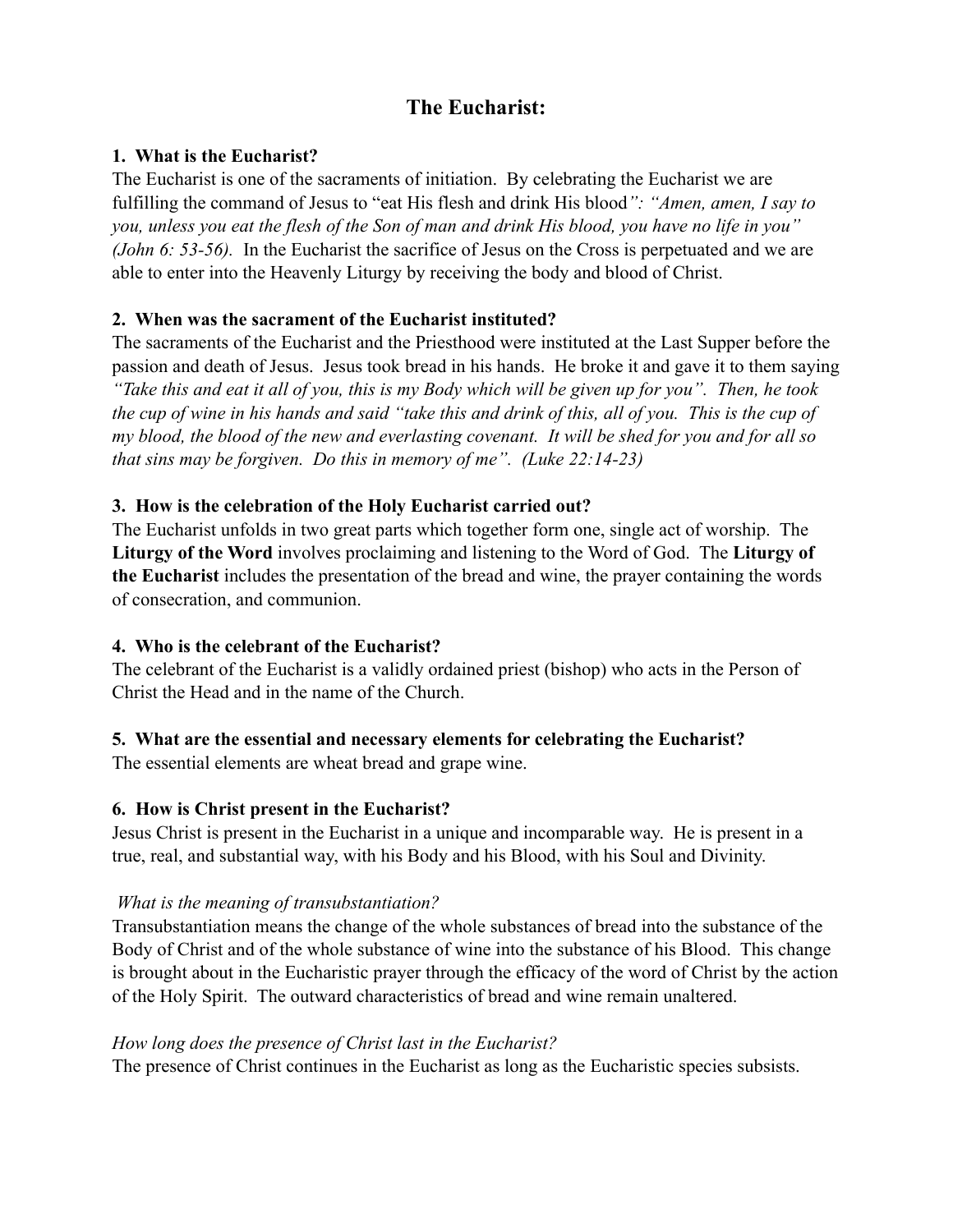## **7. Does the breaking of the bread divide Christ?**

The breaking of the bread does not divide Christ. He is present whole and entire in each of the Eucharistic species and in each of their parts.

## **8. When does the Church oblige her members to participate at Holy Mass?**

The Church obliges the faithful to participate at Holy Mass every Sunday and on holy days of obligation. She recommends participation at Holy Mass on other days as well.

## **9. When must one receive Holy Communion?**

The Church recommends that the faithful, if they have the required dispositions, receive Holy Communion whenever they participate at Holy Mass. However, the Church obliges them to receive Holy Communion at least once a year during the Easter season.

## **10. Who can receive Holy Communion?**

Under ordinary circumstances only baptized Catholics who are in a state of grace can receive Holy Communion. Others have the option of either remaining in their seat for private prayer during the time of distribution of Holy Communion, or come up in the procession and ask for a blessing from the Minister of Communion.

# **11. What is required to receive Holy Communion?**

To receive Holy Communion one must be fully incorporated into the Catholic Church and be in the state of grace, that is not conscious of being in mortal sin. Anyone who is conscious of having committed a grave sin must first receive the sacrament of Reconciliation before going to Communion. Also important for those receiving Holy Communion are a spirit of recollection and prayer, observance of the fast prescribed by the Church, and an appropriate disposition of the body (gestures and dress) as a sign of respect for Christ.

#### **12. What kind of worship is due to the sacrament of the Eucharist?**

The worship due to the sacrament of the Eucharist, whether during the celebration of Mass or outside it, is the adoration given to God alone. The Church guards with the greatest care Hosts that have been consecrated. She brings them to the sick and to other persons who find it impossible to participate at Mass. She also presents them for the solemn adoration of the faithful and she bears them in processions. The Church encourages the faithful to make frequent visits to adore the Blessed Sacrament reserved in the tabernacle.

#### **13. What are the fruits of Holy Communion?**

Holy Communion increases our union with Christ and with his Church. It preserves and renews the life of grace received at Baptism and confirmation and makes us grow in love for our neighbour. It strengthens us in charity, wipes away venial sins and preserves us from mortal sin in the future.

Scripture passages referring to the Real Presence of Christ in the Holy Eucharist:

**Jn6: 36-71** –Eucharist promised